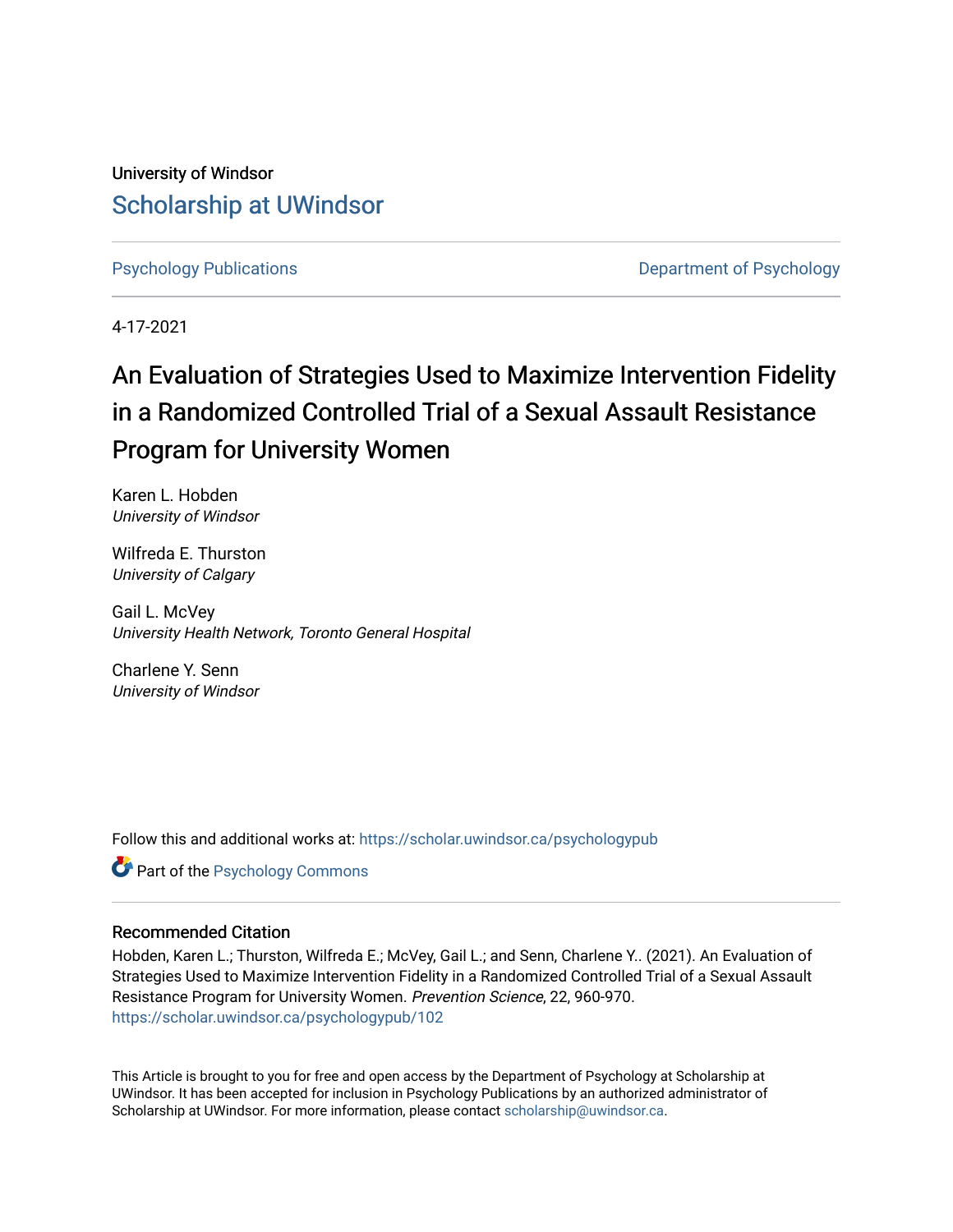

## **An Evaluation of Strategies Used to Maximize Intervention Fidelity in a Randomized Controlled Trial of a Sexual Assault Resistance Program for University Women**

**KarenL. Hobden<sup>1</sup> <sup><b>D**</sup> · Wilfreda E. Thurston<sup>2</sup> **D** · Gail L. McVey<sup>3</sup> **D** · Charlene Y. Senn<sup>1,[4](http://orcid.org/0000-0002-3463-5704)</sup> **D** 

Accepted: 1 April 2021 / Published online: 17 April 2021 © The Author(s) 2021

## **Abstract**

In this paper, we describe and evaluate the strategies used to maximize intervention fdelity in a randomized controlled trial to examine the efficacy of a sexual assault resistance intervention. The EAAA program was based on the best available theory and evidence on how women can successfully resist sexual coercion from male acquaintances. Extensive protocols for hiring, training, and supervising facilitators were established a priori. Detailed intervention manuals were developed that clearly described program goals, learning objectives, core elements, troubleshooting tips, sections that must be delivered verbatim, adaptations that could be made if necessary, and the ideal and minimum dose. Program sessions were audio-recorded, and a subsample of recordings were scored for adherence to the manuals using detailed Intervention Fidelity Checklists (IFC) developed specifically for this research. The Gearing et al. ([2011](#page-11-0)) Comprehensive Intervention Fidelity Guide (CFIG) was employed retrospectively to provide objectivity to our analysis and help identify what we did well and what we could have done better. The SARE (Sexual Assault Resistance Education) Trial received high scores (38 out of 44 (86%) from each of the frst two authors on the CFIG, suggesting a high level of intervention fdelity. Although a potential for bias on the part of the two raters was an obvious limitation, as was our neglection to include measures of implementation receipt, which Gearing et al. ([2011](#page-11-0)) recommended, our analysis underscores the utility in employing methods recommended to enhance intervention fdelity when developing and evaluating evidence-based interventions.

**Keywords** Intervention fdelity · Randomized controlled trial · Sexual assault prevention

Sexual assault is a major public health issue, underscoring the need for preventative interventions (DeGue et al., [2014](#page-10-0)). The burden of trauma and related symptoms is costly to victims of sexual violence (Basile et al., [2006;](#page-10-1) Day, [1995](#page-10-2)). In addition, there are related health care costs associated with treating co-morbid conditions resulting from sexual assault (Deliramich & Gray, [2008](#page-10-3); Perilloux et al., [2012;](#page-11-1) Young

 $\boxtimes$  Karen L. Hobden khobden@uwindsor.ca

- <sup>1</sup> Department of Psychology, University of Windsor, 401 Sunset Avenue, Windsor, ON, Canada
- <sup>2</sup> Department of Community Health Sciences, University of Calgary, Calgary, Canada
- <sup>3</sup> Toronto General Hospital, University Health Network, Toronto, Canada
- <sup>4</sup> Department of Women's and Gender Studies, University of Windsor, Windsor, Canada

et al., [2011\)](#page-11-2) as well as numerous social costs (Peterson et al., [2017](#page-11-3); Post et al., [2002\)](#page-11-4).

The Enhanced Assess, Acknowledge, Act (EAAA) program is a small group, evidence-based, sexual assault resistance education program delivered to frst year undergraduate women by pairs of well-trained peer educators. As shown in a randomized controlled trial (RCT), the EAAA program flls an important service delivery gap by reducing the incidence of rape/sexual assault among women on university campuses (Senn et al., [2015](#page-11-5), [2017\)](#page-11-6). First year female undergraduate students who received EAAA were 46% less likely to experience completed rape  $(p = 0.021)$  and 63% less likely to experience attempted rape  $(p = 0.001)$  over the next year compared to their female counterparts in the control arm. The incidence of attempted coercion and nonconsensual sexual contact were also reduced by  $36\%$  ( $p = 0.001$ ) and 34% (*p* = 0.001), respectively (Senn et al., [2015,](#page-11-5) [2017](#page-11-6)). Further, participation in EAAA increased women's perception of personal risk, self-defense self-efficacy, knowledge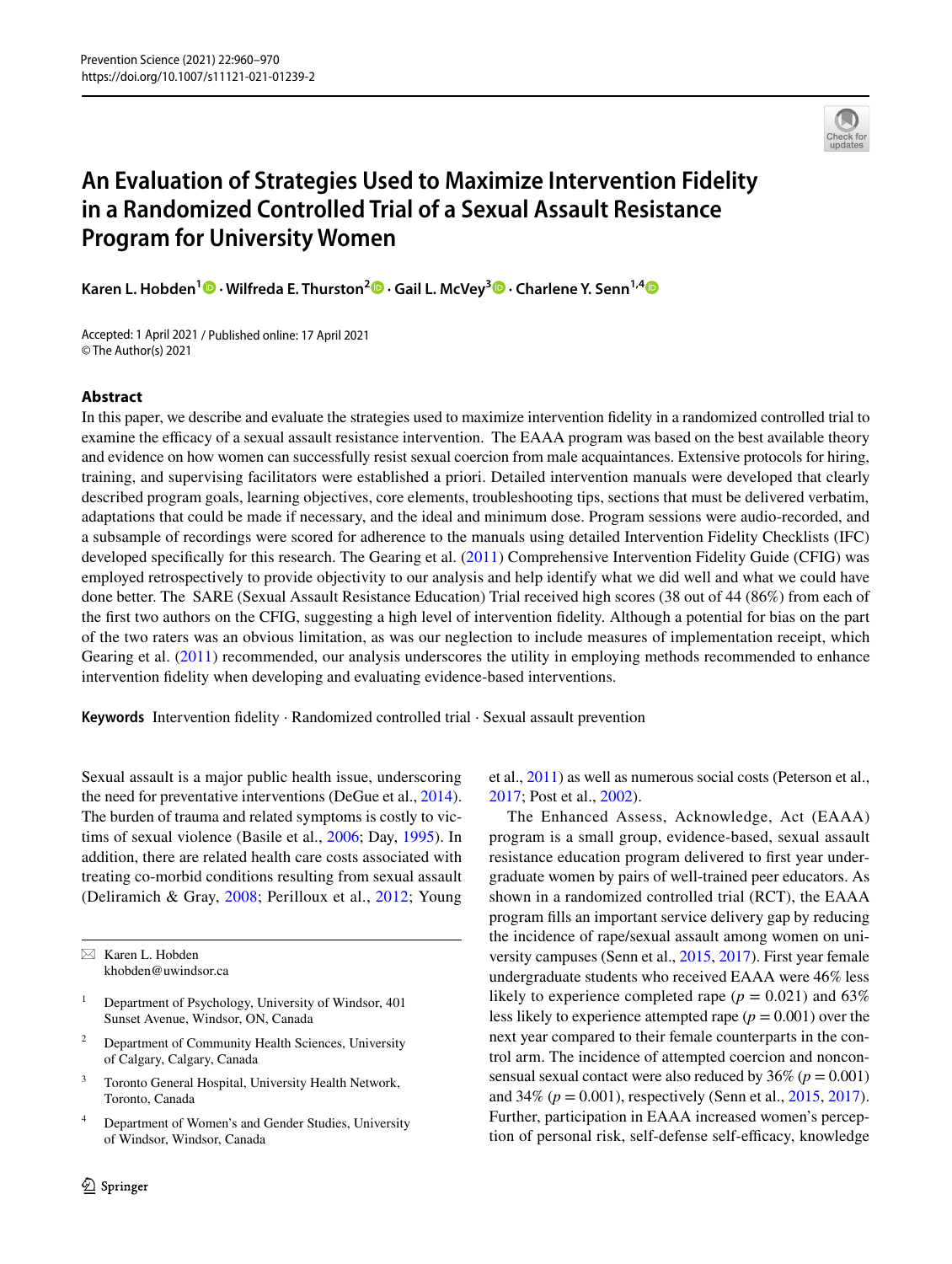of efective (forceful verbal and physical) resistance strategies, and decreased rape myth acceptance and women blaming over a 2-year follow-up period, helping to prevent re-occurrences of rape (Senn et al., [2017\)](#page-11-6). EAAA provides women with the best available strategies for resisting sexual coercion from known men and the confdence to use those strategies. It also reinforces their knowledge that the perpetrator is always responsible for sexual violence and the victim blameless.

The manualized nature of EAAA together with its high efficacy makes it a desirable, accessible, and cost-effective intervention to scale up across postsecondary institutions. In order to replicate high levels of efficacy, attention must be paid to rigorous implementation protocols to ensure fdelity to the intervention model (Pinnock, [2015](#page-11-7); Pinnock et al., [2017\)](#page-11-8). The present study outlines in detail the methods used by the EAAA intervention team to measure, monitor, and maximize the fidelity and corresponding efficacy of the intervention throughout all phases of the research. To help us codify the extent to which we were successful in our efforts, we retrospectively utilized a scoring mechanism developed by Gearing et al. [\(2011\)](#page-11-0). Our fndings have implications for enhancing the uptake of implementation practices necessary to yield positive results from this evidence-based sexual assault resistance intervention.

Gearing et al. [\(2011\)](#page-11-0) reviewed three decades of medical and psychosocial research on how best to assess and optimize intervention fdelity. The result was a detailed framework designed to assist future researchers to maximize intervention fdelity during the development, planning, and implementation of interventions. The authors identifed four major phases in which fdelity should be assessed: (1) Intervention Design, (2) Intervention Training, (3) Monitoring of Intervention Delivery, and (4) Monitoring of Intervention Receipt. Intervention Design deals with the theoretical underpinnings and goals of the intervention, the development of manuals for delivering it (including the environment, mode of delivery, possible adaptations, and maximum and minimum dose). During this phase, the qualifcations, characteristics, and training standards for interventionists, trainers, and supervisors should be identifed. The design of a possible evaluation trial should also be considered at this time including the eligibility criteria for research participants, the measures to use at each stage, and the identifcation of possible threats to internal and external validity. The Intervention Training phase concerns the development of protocols for training and supervising interventionists. Protocols should also be developed for identifying drift in intervention delivery and for reviewing and updating the intervention when required. Monitoring of Intervention Delivery deals with administration protocols developed and measures selected to assess intervention fdelity, including the competence of interventionists and their adherence to

prescribed intervention delivery. Deviation from intended delivery can reduce the efectiveness of an intervention and make it difficult to interpret results of research designed to test its efficacy. In the fourth and final component, Monitoring of Intervention Receipt, investigators assess not only whether a participant was present when an intervention was delivered, but whether they understood, were engaged, and complied with the intervention's content. To assess this aspect of intervention fdelity, the authors recommended measuring participants' knowledge, comprehension, and compliance with the intervention before and after its delivery. Interestingly, in their review, Gearing et al. [\(2011\)](#page-11-0) found that investigators placed the greatest emphasis on Monitoring Intervention Delivery, with less focus placed on Intervention Design and Interventionist Training, and little or no attention paid to Intervention Receipt.

Finally, the authors developed a scoring procedure, the Comprehensive Intervention Fidelity Guide (CIFG), to assist investigators in assessing intervention fdelity in their own research. In the current paper, we used the Gearing et al. [\(2011\)](#page-11-0) model as a retrospective framework for describing our eforts to maximize intervention fdelity in the SARE (Sexual Assault Resistance Education) Trial. We also used the CIFG to score our efforts. Below we describe the explicit strategies we used to maximize fdelity organized using Gearing's four phases. Later, in the [Methods](#page-4-0) section, we provide detail on the measures and/or data used for each phase.

## **Our Strategies Used to Maximize Implementation Fidelity**

## **Intervention Design**

**A Theory Driven, Evidence‑Based Intervention.** EAAA is anchored in feminist and social psychological theory and supported by empirical evidence shown to reduce women's risk of sexual violence from male acquaintances. It was developed, pilot tested, and revised over several years. The theoretical underpinnings have been described extensively elsewhere (Senn, [2011;](#page-11-9) Senn et al., [2013](#page-11-10)).

The goals of the program are to assist women to (1) more quickly identify potential or actual risk cues for sexual violence in social settings and/or in men's behaviour, (2) trust their judgement and perceptions, (3) overcome their emotional barriers to risk detection and resistance, and (4) increase their confdence in their ability to choose from and successfully employ an array of efective strategies for resisting sexual assault from male acquaintances. The program emphasizes that the perpetrator is always to blame for sexual violence, does not promote any one preventative strategy, and underscores that women are always the best judge of how to respond to sexual violence.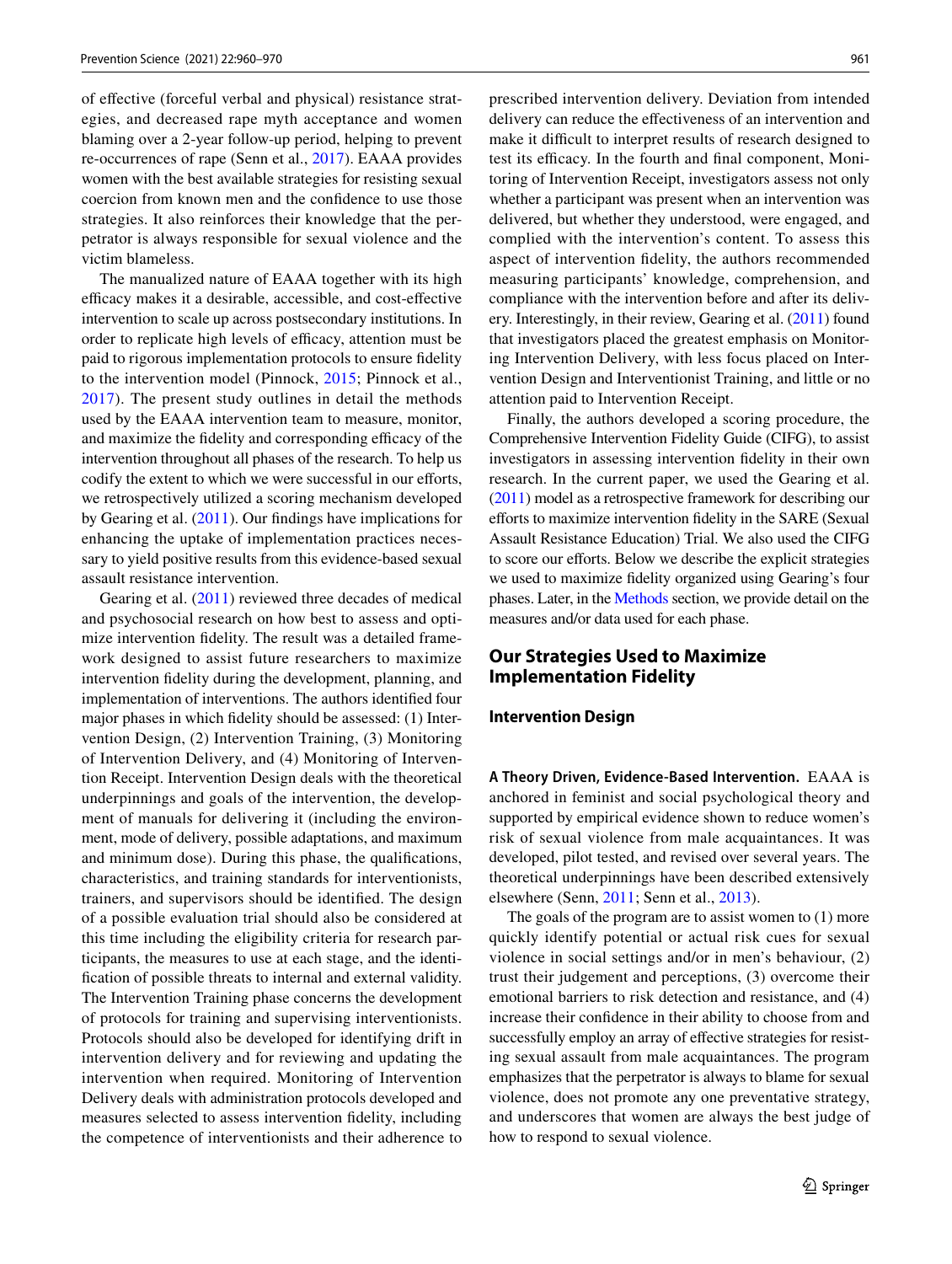**A Well Articulated, Manualized Program with Intervention Delivery Guidelines.** A well-articulated, manualized program was developed to guide efective implementation. The program format consists of scripted mini-lectures, games, activities, small and large group discussion topics, and roleplaying scenarios. A program overview guide was developed to provide facilitators with general guidelines for program delivery, the rationale for the setting and timing of delivery, and ways to manage time constraints without compromising content. Within the manual for each unit, learning outcomes and verbatim scripts were provided, with key points listed for the few unscripted sections. Instructions on how to troubleshoot potential challenging situations were included to help optimize facilitation. Tangible materials such as PowerPoint presentations, posters, scenario cards, and audio and visual recordings were included in the EAAA Program Kit.

#### **Interventionist Training**

**Implementation Training and Coaching.** EAAA is delivered by facilitators working in pairs with the lead facilitator taking a more dominant role within each program offering. All facilitators were required to learn both the lead and secondary roles as part of their training and were assigned as the lead facilitator for half the programs they facilitated. Newly hired facilitators completed a comprehensive reading list on the theory and evidence-base behind the intervention's content and had weekly meetings (4 times) with their supervisor to discuss the readings and have questions answered. Only after the readings were completed were facilitators given the manuals and the rest of the EAAA Program Kit and began practicing program delivery alone and with their cofacilitators. An 8-day training program was then provided by the program developer for all facilitators together at a central site in late August prior to the beginning of data collection. At least one co-investigator from each site also attended this training to buttress their supervision of facilitators in delivering EAAA. The training consisted of didactic learning sessions (2 days), critiqued, mock delivery of the 3 non-self-defense units of the program to student audiences (3 days), and 3 days of Wen-Do self-defence instruction (a 2-day Basic Course followed by 1 day of individualized instruction). Mock delivery with critique provided facilitators with the opportunity for behavioural rehearsal, a best practice for maximizing training success and intervention fdelity according to researchers in intervention science (Beidas et al., [2014](#page-10-4); Cross et al., [2011](#page-10-5)). The program developer then travelled to each research site to assist the coinvestigators to supervise and critique an additional 1-day mock delivery of the self-defense unit (again with a student audience) once facilitators had time to practice.

**Practice Based Learning and Skill Building.** Between annual trainings, facilitators were required to deliver dress rehearsals of all four EAAA units (using all program materials and equipment) under the supervision of co-investigator experts at each of the participating universities. Full dress rehearsals in front of a mock audience were only required in the winter semester as facilitators would have just practiced in front of a mock audience at the August training. The self-defense portion of EAAA is based on Wen-Do Women's Self-Defence. Because it takes considerable skill and practice to become a Wen-Do instructor (requiring years of training), scale up would have been impossible if facilitators needed to be certifed Wen-Do instructors. Instead, considerable emphasis was placed on the skills facilitators needed to accurately deliver the subset of self-defense techniques covered in this unit. Finally, facilitators were instructed to maintain a journal detailing their thoughts and feelings after each EAAA session. This exercise was intended to help facilitators refect on their delivery of EAAA and develop greater self-awareness of their strengths and challenges.

**Refresher Training.** Prior to the second year of data collection, returning facilitators reviewed key background readings (a subset of those read before the original training) and attended a slightly shorter (6 day), in-person, refresher training together at the central site. This training consisted of 1 day of didactic instruction, practice sessions with critiques from the developer (3 days), and a repeat of the 2-day Basic Wen-Do Course. The developer subsequently travelled to each research site to assist with the critique of facilitators' fnal (self-defense unit) practice session. New facilitators attended the refresher training with returning facilitators but were required to complete the full list of readings and three days of self-defense instruction. They were assigned secondary facilitator roles in their frst facilitations.

## **Monitoring Intervention Delivery**

**Self‑Monitoring of Adherence.** Facilitators were instructed to complete a Fidelity Issues Form (FIF) after any program session where their delivery deviated from the corresponding manuals. They were expected to bring any completed FIFs along with their journal notes to their supervisory meetings with the program developer. The notes were not examined but rather acted as prompts to memory for facilitators for discussions of adherence.

**Supervisory Meetings.** The monitoring of the facilitators' adherence to the program content was accomplished through regular supervisory meetings led by the program developer and attended by a co-investigator at one site and a site coordinator at the second site. All three facilitators at each site were required to attend these meetings following delivery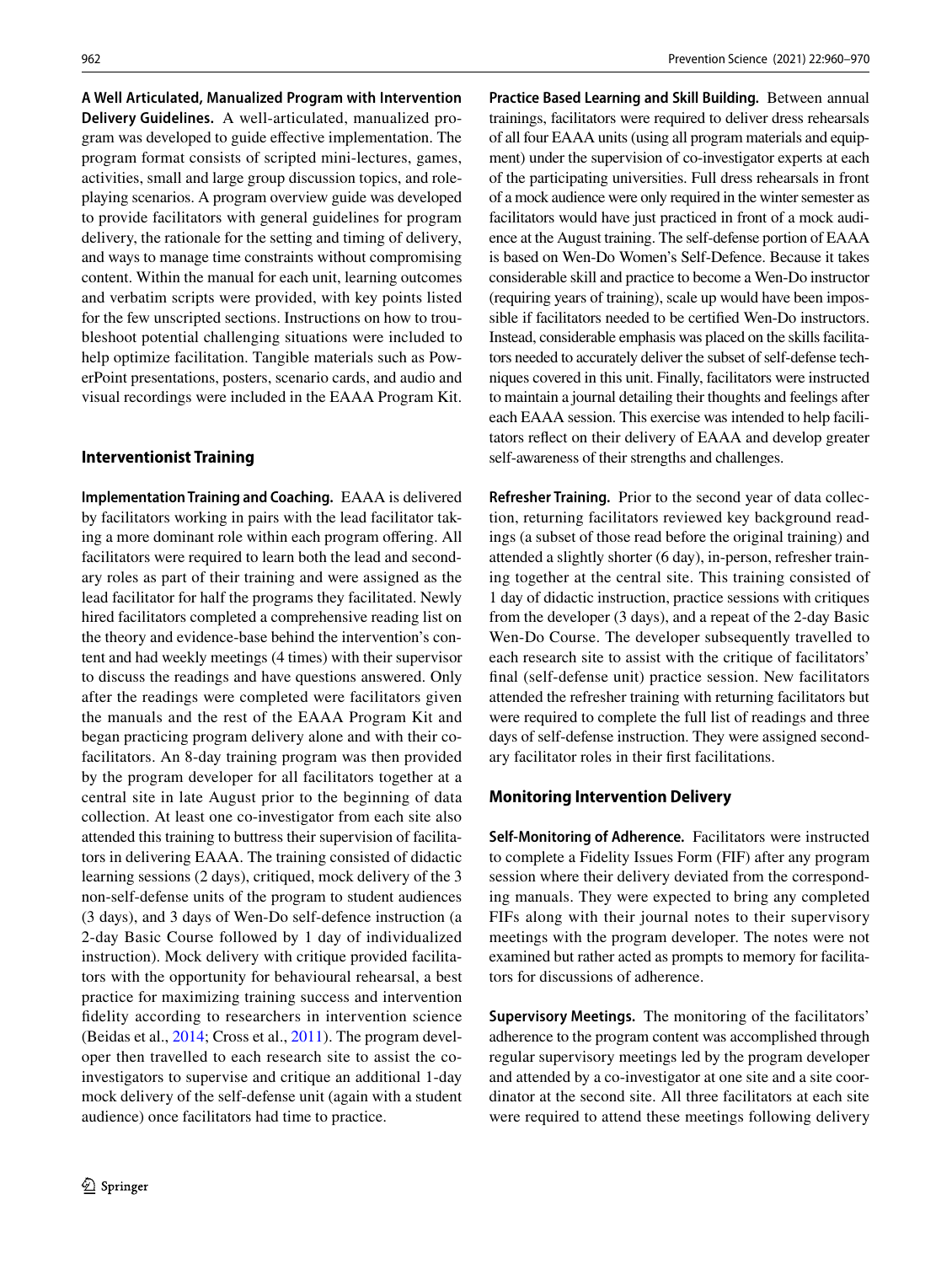of each weekly or weekend program session thereby providing an opportunity for the facilitators who had just delivered EAAA to debrief together and address any issues that arose, but also allowing the third facilitator to beneft from any lessons learned by her colleagues. During these meetings, after inquiring as to facilitators' impressions of the most recent session, the program developer and facilitators would examine the FIFs for issues emerging from the session backed up by facilitators' sharing of pertinent issues raised in their self-refection journals. Finally, they would page through the corresponding manual together as a means of jogging facilitators' memory for further deviations from intervention protocols.

**Audio Recordings of Program Sessions.** Program sessions were recorded (with permission of participants) and a subsample of these recordings were scored to assess facilitators' adherence to the corresponding program manual.

#### **Monitoring Intervention Receipt**

**Attendance.** Participant attendance was taken at each session as a measure of intervention receipt.

## **Methods**

#### <span id="page-4-0"></span>**Participants**

#### **Program Facilitators**

Twelve female graduate and senior undergraduate students from Psychology, Sociology and Social Work under the age of 30 years (with the exception of two) were hired and trained as facilitators across the three university sites, with priority given to those who could commit to the initiative for 2 years. Because the program is delivered in pairs, three facilitators were hired at each site and pairs rotated so that there was always a third facilitator available as a backup if needed. A behavioural interview protocol was developed for screening potential candidates for the facilitator role with requisite experience and preferred skills established from the outset. Of the 9 facilitators initially hired, 6 stayed on for the full 2 years of data collection (67%). Three replacement facilitators were hired and trained in the summer before the second year of data collection.

## **Program Implementation Supervisory and Monitoring Team**

The facilitators were supervised directly (in person or remotely) by the program developer, and one or more co-investigator at each of the two sites where the developer was not based, all of whom were experts in violence against women. The clinical trial manager, who had expertise in managing multi-site research, was responsible for ensuring facilitators were aware of their duties regarding the research and intervention fdelity (e.g., procedures for audio recording program sessions, completing Fidelity Issues Forms).

## **Measures**

#### **Fidelity Issues Form**

A Fidelity Issues Form (FIF) was developed to capture facilitators' immediate, post-session, self-reports of deviations from the manualized program. This form had a yes/ no response format, with additional open-ended questions to solicit general feedback about the quality of the session delivery (e.g., Was the content delivered as expected, if not, why?). Facilitators were directed to complete an FIF whenever delivery of a program session diverged in any way from its description in the manuals. In fact, they were encouraged to complete one after every session regardless of whether they thought it was needed to ensure that all deviations were reported. Facilitators were also instructed to bring completed FIFs to their supervisory meetings with the program developer for review.

## **Intervention Fidelity Checklists**

Providing an objective way to monitor intervention delivery is essential for assessing intervention fdelity. To this end, detailed Intervention Fidelity Checklists (IFCs) and instructions for scoring were developed prior to the beginning of data collection that aligned with the manualized program content. The IFCs were used to score a randomly selected subsample of audio recordings of program sessions. Facilitators were trained to audio record each EAAA session they delivered. A randomly selected subsample (25% stratifed by site and lead facilitator) of these audio recordings were scored for intervention fdelity using the IFCs described above.

## **Attendance Forms**

Measurement of participant attendance at each of the four program sessions was essential for monitoring intervention delivery and receipt. EAAA attendance was recorded by the facilitators who were instructed to note participants who arrived late, left early, or missed sessions. Full attendance at any one session was defned as missing no more than 30 min of the 3-h session (to allow for arriving late, leaving early, taking washroom breaks, etc.).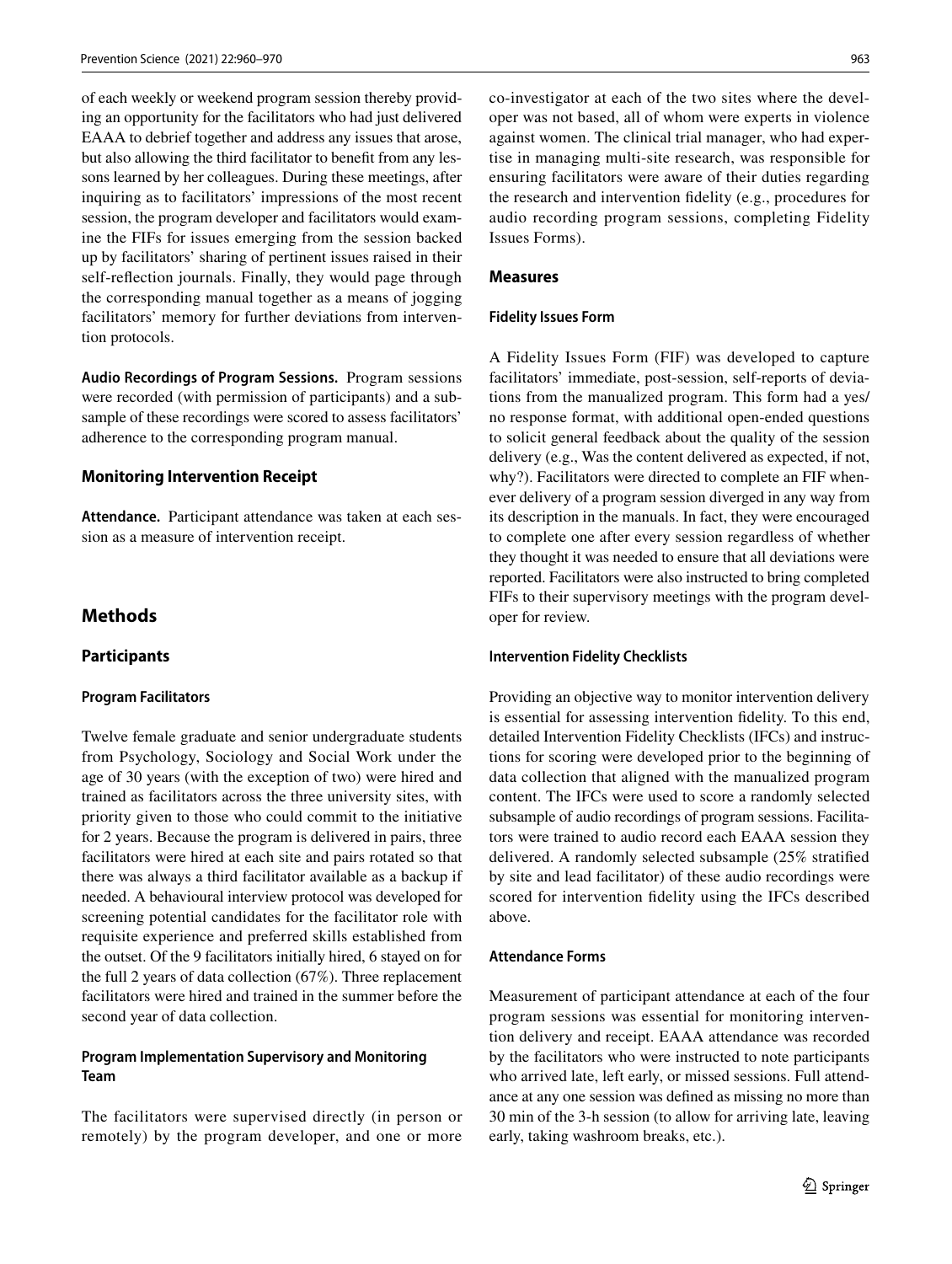#### **Comprehensive Intervention Fidelity Guide**

The Gearing et al. [\(2011](#page-11-0)) 22-item Comprehensive Intervention Fidelity Guide was used to assess intervention fdelity in the RCT. The checklist captures intervention fdelity across four phases of intervention development and evaluation: (1) Intervention Design, (2) Intervention Training, (3) Monitoring Delivery of the Intervention, and (4) Monitoring Receipt of the Intervention. The specifcs of the checklist include items that assess whether or not the following procedures were in place: (a) protocols to guide the assessment and measurement of intervention fdelity, (b) an explication of the manner by which fdelity is assessed and measured, (c) the procedures used to promote consistency in the application of fdelity through all stages of implementation, (d) collection of intervention fdelity data and corrective changes made to the design or delivery to maximize fdelity, and (e) the recording of internal or external variables that can negatively impact intervention fdelity. Each item or element on the checklist is scored on a three-point scale, ranging from 0 to 2 with higher scores indicating greater fdelity (Absent/  $Minimal = 0$ , Moderate = 1, or Extensive = 2)

## **Procedures**

Audio recordings of program sessions were scored by two independent raters using the corresponding IFCs. In total, 192 sessions were delivered at the three sites across the 2 years of participant enrolment in the trial. Fifty-two session recordings were randomly selected for fdelity scoring stratifed by site and lead facilitator. Due to technical issues, one session was not recorded at all and one was only partially recorded, neither of which could be included in our selection. Because of the stratifcation, the number of recordings selected is larger than would be expected if we simply selected 25% of all sessions delivered. Most of the recordings were scored after data collection was complete. However, at the request of the facilitators, a sample of session recordings (i.e., three from each site) were scored after the frst year of data collection in order to provide facilitators with feedback on their delivery of EAAA.

Selected session recordings were initially scored by the clinical trial manager. After data collection was complete, a second rater (trained by the trial manager) scored a subsample of 28 (50%, also randomly selected) of those already scored. IFC scores were converted to percentages for ease of comparison across units. The two raters compared scores on the IFCs and resolved any disagreements until their interrater reliability attained 90%.

Each of the frst two authors independently reviewed the strategies used to maximize intervention fdelity in the EAAA trial and scored our efforts using the Gearing et al. [\(2011\)](#page-11-0) CIFG checklist.

## **Results**

#### **Intervention Delivery**

#### **Fidelity Issues Form**

We expected that facilitators would complete an FIF after most (i.e., at least 90% or 174) of the 192 program sessions delivered. However, it became apparent during the early stage of data collection that facilitators were reluctant to complete an FIF thinking that doing so would refect badly on them. Compliance increased slightly once it was explained to them that because at least some deviation from protocol is unavoidable, they were expected to complete an FIF most if not all of the time and that these reports should include any deviation from standard delivery no matter how slight even if it had a positive effect (e.g., a participant shared an uplifting story where they or someone they knew fought off a potential attacker). Nevertheless, only 117 FIFs were received by the Coordinating Centre (67% of the 174 expected). In addition, during the regularly scheduled supervisory meetings early in the second year, it was discovered that one activity in the fourth unit (Relationships and Sexuality) was carried out incorrectly by a facilitator (and her two co-facilitators) at one site throughout most of the frst full year of program delivery, but she/they had not noted the deviation on a FIF. Finally, in scoring the audio recordings for intervention fdelity, the clinical trial manager discovered five additional instances where delivery of a program session had obviously deviated from intended delivery, but the facilitators had neglected to complete an FIF.

#### **Intervention Fidelity Checklists**

Maximum scores on the IFCs ranged from 120 to 293 depending on the unit, with higher scores indicating greater adherence to the delivery instructions and content of the manuals. These scores were converted to a percentage of unit that was delivered correctly. The mean IFC score across the four units was 94.2% with a range of 80.9% and 100% for the frst rater, and 93.8% with a range of 88.0% and 100% for the second rater.

#### **Intervention Receipt**

#### **Attendance**

A majority of program participants (76%) attended all four program sessions in their entirety, with 91% attending at least three session, 94% attending at least two, and 97% attending at least one complete session. Two participants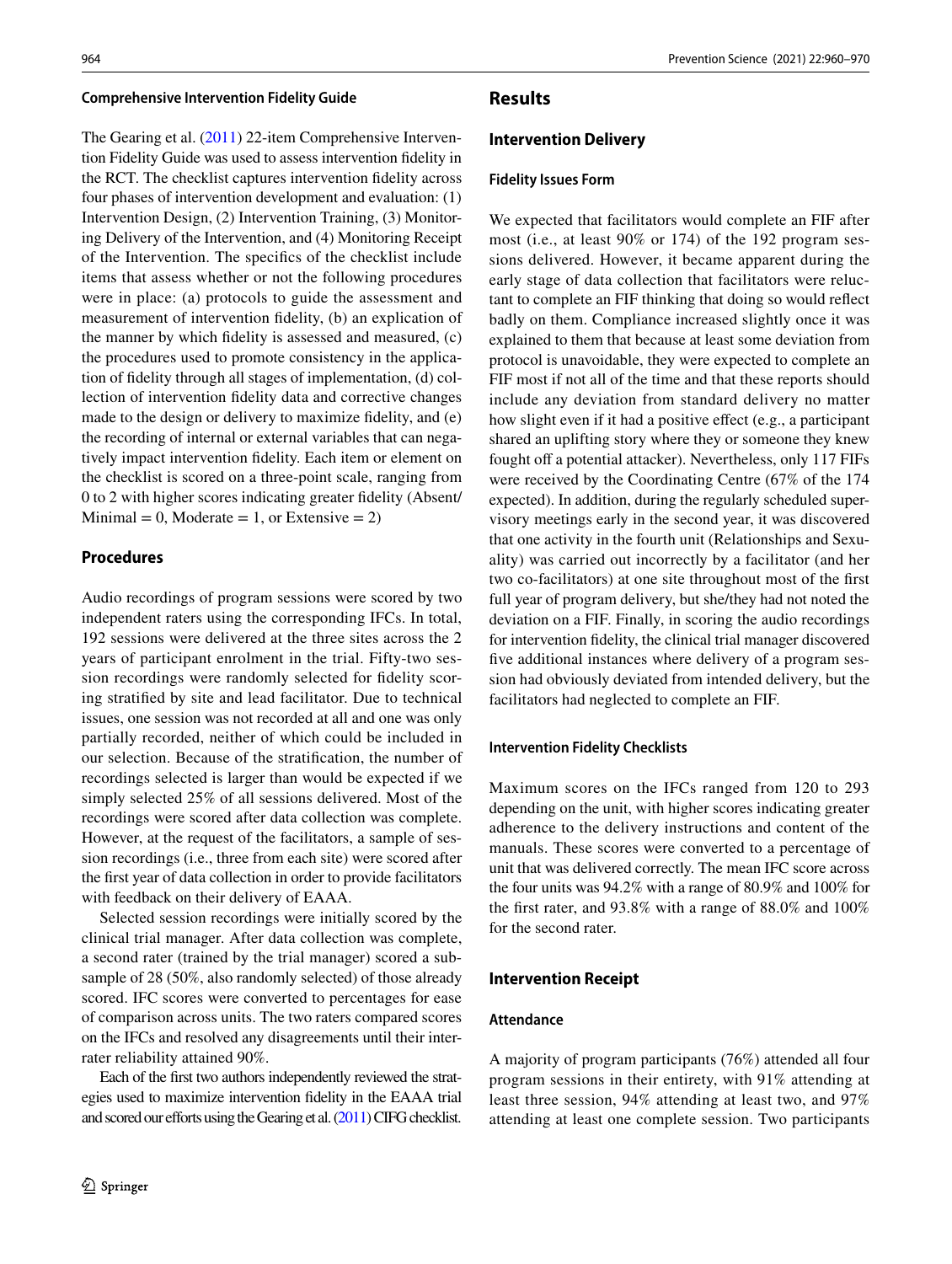who were assigned to the treatment arm left immediately after randomization without attending any of the program. Three participants attended only part of the frst session but missed the remaining three. All fve of these participants remained in the study.

#### **Intervention Fidelity Across All Four Phases**

The Comprehensive Intervention Fidelity Guide (CIFG) was used to assess our efforts in maximizing intervention fidelity across all four phases of intervention research identifed by Gearing et al. [\(2011\)](#page-11-0). The methods used in the RCT earned a score of 38 out of a possible 44 (86%) on the CIFG from each of the frst two authors. The sub-scores for each component of the intervention fdelity methods are presented in Table [1](#page-7-0) along with a description of what data or information were used to obtain this score. As the table shows, the two raters did not completely agree on the scoring of each component even though the fnal scores were the same.

## **Discussion**

The fndings from this study revealed that the SARE Trial led by Senn et al. [\(2015](#page-11-5), [2017](#page-11-6)) showed high intervention fidelity overall, particularly in intervention design and interventionist training. Multiple measures used in the RCT converged to support the latter conclusion and scores on the Gearing et al. ([2011\)](#page-11-0) CIFG buttress this conclusion. In designing the intervention, careful attention was given to creating a theoretically driven, empirically based program supported by highly scripted intervention manuals and an implementation guide. Detailed and extensive training protocols were developed and implemented. New facilitators underwent 9 days of intensive training including dress rehearsals of program sessions critiqued by the developer in the presence of a mock audience. As mentioned previously, providing interventionists with the opportunity for behavioral rehearsal has been identifed as a best practice in intervention science for promoting successful training and maximizing intervention fdelity (Beidas et al., [2014](#page-10-4), Cross et al., [2011](#page-10-5)). Intervention delivery was intentionally monitored, and fdelity measured. Self-reported adherence checks were employed in the form of Fidelity Issues Forms (FIFs). Intervention sessions were audio-recorded, and a subsample of these recordings scored for intervention fdelity by two independent raters. Facilitators' willingness to comply with intervention fdelity measures was moderate to high as indicated by the number of FIFs completed (67%) and program sessions recorded (99%).

Facilitator training was supplemented with session by session supervision with the developer. These meetings resulted in prompts to carry out protocol adherence or correct protocol deviations. They also provided the opportunity for facilitators to create and participate in a community of practice of sorts that prompted peer to peer support and sharing of lessons learned, all of which helped to enhance their competencies in the facilitation process. There were other benefts to supplementing self-report adherence checks with live supervisory meetings including the discovery that one activity was carried out incorrectly by a facilitator at one site throughout the frst year of the trial. Perfection in intervention delivery is an elusive outcome. If a facilitator does not see their mistake, they will not record or discuss it. Multiple checks on intervention fdelity are, therefore, recommended. The highly scripted nature of this intervention, the inclusion of troubleshooting tips, and the extensive training and ongoing supervision likely contributed to the high intervention fdelity scores obtained overall.

It is worth noting that in the SARE Trial, all four components of intervention fdelity recommended by Gearing et al. [\(2011](#page-11-0)) were assessed, a rarity in the literature. The program was subjected to evaluation from the beginning of its development, demonstrating that an early commitment to intervention fdelity was made by the team.

Despite having multiple outcome measures, participants were not asked to complete assessments of their understanding or recollection of what they learned in a way that was specifcally designed to assess this learning. They were asked, at each follow-up time point, what if any strategies from EAAA they subsequently put into practice to resist sexual coercion (the results from this research will be published in a forthcoming paper), but these were intended as outcome measures rather than measures of implementation receipt. We recognize that including measures of implementation receipt would have been benefcial from the standpoint of assessing intervention fdelity; however, any additional assessment steps would have increased the already high research burden for participants. Balancing the benefts of implementation measurement with the risk of participant attrition due to burden are key features of consideration when designing longitudinal intervention research. Our ability to retain research participants over time (95% retention rate across 12 months; Senn et al., [2015\)](#page-11-5) suggests this was a good compromise.

#### **Limitations of the Study**

The main limitation of this study is that the data and other documents supporting the extent to which intervention fdelity was maximized were compiled and reviewed retrospectively by the frst two authors on this paper, both of whom were involved in the original RCT, which may have biased their ratings on the CIFG. The CIFG offers some objectivity to assessment of intervention fdelity, as shown in the range of scores among raters. Inclusion of the third author, who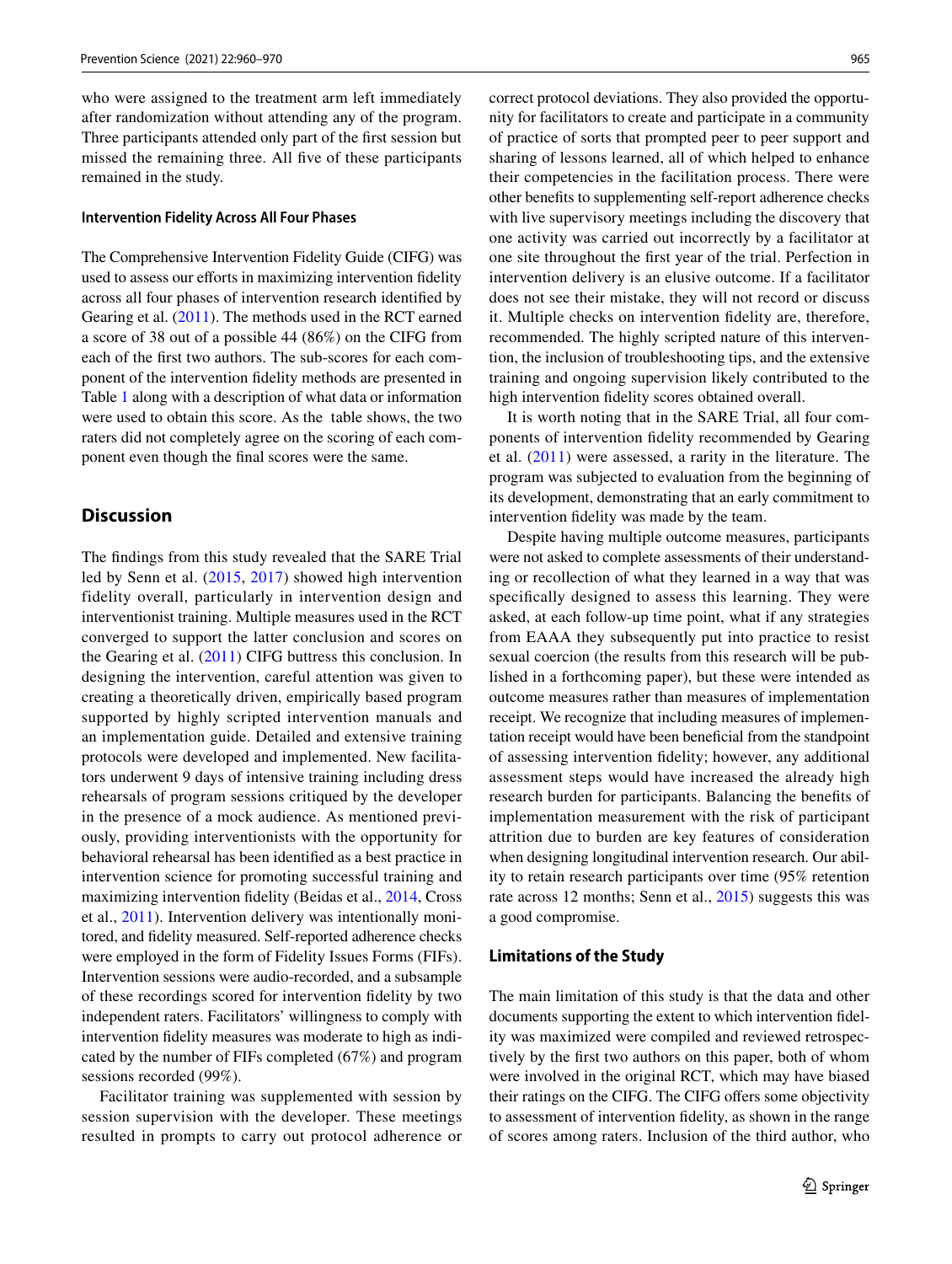## <span id="page-7-0"></span>**Table 1** EAAA Trial Scores on the Gearing et al. ([2011\)](#page-11-0) Comprehensive Intervention Fidelity Guide

| Gearing et al. $(2011)$ Recommendations                                                                                                                                                                                                                                             | Data / information Used to Score EAAA Trial                                                                                                                                                                                                                                                                                                                                                                                                                                                                                                                                                                            |                | Rater 1 Rater 2 |
|-------------------------------------------------------------------------------------------------------------------------------------------------------------------------------------------------------------------------------------------------------------------------------------|------------------------------------------------------------------------------------------------------------------------------------------------------------------------------------------------------------------------------------------------------------------------------------------------------------------------------------------------------------------------------------------------------------------------------------------------------------------------------------------------------------------------------------------------------------------------------------------------------------------------|----------------|-----------------|
| <b>Intervention Design</b>                                                                                                                                                                                                                                                          |                                                                                                                                                                                                                                                                                                                                                                                                                                                                                                                                                                                                                        |                |                 |
| 1 Framework - strong theoretical orientation, clearly<br>articulated program goals, identification of ideal environ-<br>ment and mode of delivery, inclusion and exclusion<br>criteria for study participants, education and experience<br>for interventionists, and team structure | The intervention was grounded in the best available theory,<br>evidence, and practices. Learning objectives and goals<br>for each session were outlined in the manuals. Inclusion /<br>exclusion criteria for participants were established a priori.<br>Facilitators' education, experience, and other characteristics<br>required or preferred were set a priori. A strong research<br>team was established to conduct the RCT including an expe-<br>rienced trial manager, local investigators with VAW back-<br>ground, as well as a site coordinator, 2–3 research assistants,<br>and 3 facilitators at each site | 2              | $\overline{2}$  |
| 2 Establish Training Protocols                                                                                                                                                                                                                                                      | Extensive training protocols were developed consisting of:<br>• pretraining readings,<br>• a training schedule,<br>• PowerPoint slides with notes for didactic sessions, dress<br>rehearsals of each (behavioural rehearsal), critique, and<br>feedback                                                                                                                                                                                                                                                                                                                                                                | 2              | $\mathbf{1}$    |
| 3 Manual – including a program model, well-defined objec- Detailed manuals clearly described:<br>tives, procedures, outcomes, the ideal and minimum dose,<br>timing of delivery, core elements, troubleshooting, and<br>cultural considerations                                     | • program goals,<br>• learning objectives,<br>• core elements,<br>• troubleshooting tips,<br>• sections that must be delivered verbatim,<br>• adaptations that can be made if necessary,<br>• ideal and minimum dose<br>Feedback on program content was obtained from women<br>from diverse ethnic and cultural backgrounds. Manuals are<br>updated regularly to reflect changes in research and theory as<br>well as societal trends, although during the RCT modifica-<br>tions to the manuals were kept to a minimum                                                                                                | 2              | 2               |
| <b>Interventionist Training</b>                                                                                                                                                                                                                                                     |                                                                                                                                                                                                                                                                                                                                                                                                                                                                                                                                                                                                                        |                |                 |
| 4 Training Protocols                                                                                                                                                                                                                                                                | Training protocols included:<br>• pre-training readings, regular facilitator meetings to discuss<br>the readings,<br>• 2 days of didactic sessions,<br>• 4 days of dress rehearsals of program sessions with audience<br>members,<br>• 3 days of Wen-Do instruction,<br>• Annual refresher training<br>Facilitators were trained and given practice on responding to<br>participants' questions or comments, dealing with women<br>blaming, and general group facilitation skills (e.g., encourag-<br>ing participation, dealing with quiet / chatty groups)                                                           | $\overline{2}$ | $\overline{2}$  |
| 5 Supervision Protocols                                                                                                                                                                                                                                                             | Detailed protocols for supervising facilitators were developed<br>that included:<br>• meeting with each team of facilitators after each program<br>session,<br>• supervision using facilitator reflections (including in their<br>journals), FIFs, and paging through intervention manuals to<br>increase points for discussion concerning delivery of activi-<br>ties and scripts, participants' responses, etc<br>This allowed for identification and remediation of gaps in<br>facilitators' intervention delivery skills                                                                                           | 2              | 2               |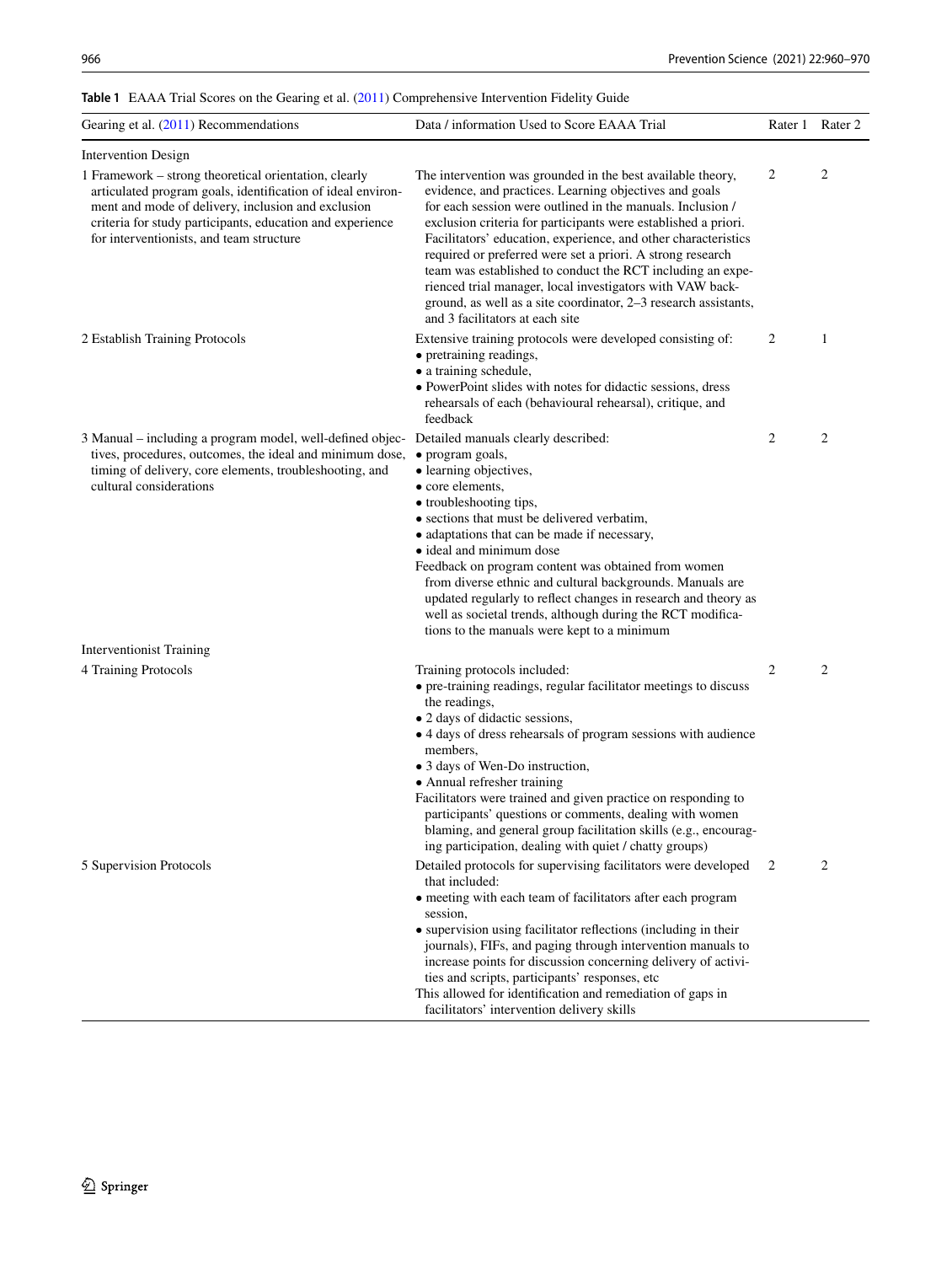## **Table 1** (continued)

| Gearing et al. $(2011)$ Recommendations                                                                                                                                                                              | Data / information Used to Score EAAA Trial                                                                                                                                                                                                                                                                                                                                                                                                                                                                                                                                                                                                                                                  |                | Rater 1 Rater 2 |
|----------------------------------------------------------------------------------------------------------------------------------------------------------------------------------------------------------------------|----------------------------------------------------------------------------------------------------------------------------------------------------------------------------------------------------------------------------------------------------------------------------------------------------------------------------------------------------------------------------------------------------------------------------------------------------------------------------------------------------------------------------------------------------------------------------------------------------------------------------------------------------------------------------------------------|----------------|-----------------|
| 6 Maintenance Protocols                                                                                                                                                                                              | After training, but before delivering EAAA, facilitators were<br>required to go through a second round of dress rehearsals<br>of three of the four units (using all equipment and program<br>materials) at their own site under the supervision of the local<br>co-investigator (CI) and/or site coordinator (SC) to ensure<br>they demonstrated competence. In semesters when there was<br>no training, facilitators were again required to do full dress<br>rehearsals of each program unit under the supervision of the<br>CI and/or SC in the presence of a mock audience. Veteran<br>facilitators were required to complete a refresher training the<br>year following initial training | 2              | 2               |
| 7 Threats – identification of factors that might threaten the<br>internal or external validity of training such as interven-<br>tion complexity (internal) or contamination (external)                               | Although the scripted nature of the intervention minimized<br>threats to intervention fidelity created by its length and<br>complexity, providing regular (rather than annual) feedback<br>to facilitators from reviewed audio recordings of program<br>sessions would have enhanced this effort                                                                                                                                                                                                                                                                                                                                                                                             | 1              | 1               |
| 8 Measurements – selection of instruments to assess<br>transfer of training to interventionists (e.g., a pre-and<br>post training measures of knowledge, competence, and<br>confidence)                              | IFC scores of session audio recordings constituted the only<br>measure of transfer of training to facilitators. We did not<br>include a pre-post measure of facilitator knowledge, confi-<br>dence, or competence                                                                                                                                                                                                                                                                                                                                                                                                                                                                            | $\mathbf{1}$   | 1               |
| Monitoring Intervention Delivery                                                                                                                                                                                     |                                                                                                                                                                                                                                                                                                                                                                                                                                                                                                                                                                                                                                                                                              |                |                 |
| 9 Differentiation                                                                                                                                                                                                    | Core program elements were identified in the intervention<br>manuals as were activities or sections of that could be modi-<br>fied or eliminated altogether. Behaviors facilitators should<br>avoid or minimize were also described in the manuals                                                                                                                                                                                                                                                                                                                                                                                                                                           | 2              | 2               |
| 10 Intervention Components                                                                                                                                                                                           | In addition to core elements, the minimum dose required for<br>the program to be effective was described in the manuals,<br>including a discussion of which sessions can and cannot be<br>missed and why                                                                                                                                                                                                                                                                                                                                                                                                                                                                                     | 2              | 2               |
| 11 Interventionist Behaviors                                                                                                                                                                                         | Facilitator behaviors were monitored through regular meet-<br>ings with the program developer (described above), and<br>detailed scoring of audio recordings of programs sessions<br>based on inclusion of content contained in program manuals                                                                                                                                                                                                                                                                                                                                                                                                                                              | 2              | 2               |
| 12 Rater Standards                                                                                                                                                                                                   | During training, raters were required to attain interrater reli-<br>ability of 90%                                                                                                                                                                                                                                                                                                                                                                                                                                                                                                                                                                                                           | 2              | $\mathbf{1}$    |
| 13 Interventionist Competence                                                                                                                                                                                        | Monitoring of facilitator competence was accomplished<br>through use of the IFCs to score audio recordings of program<br>sessions and through regular supervisory meetings between<br>the facilitators and the program developer where facilitators'<br>self-report on the FIFs of deviations from standard interven-<br>tion delivery and journal notes were discussed                                                                                                                                                                                                                                                                                                                      | 2              | 2               |
| 14 Monitoring Drift - monitoring the extent to which<br>interventionists drift away from the preordained standard<br>in their delivery of the intervention                                                           | In order to minimize drift and maximize consistency in<br>facilitators' skills, all facilitators were required to deliver<br>full dress rehearsals of each program session in front of a<br>mock audience during each semester of data collection. In<br>the semester in which facilitators were trained, these dress<br>rehearsals were supervised by PI. In subsequent semesters,<br>they were supervised by the CI and/or SI                                                                                                                                                                                                                                                              | $\overline{c}$ | 2               |
| 15 Corrective Feedback                                                                                                                                                                                               | Facilitators were given corrective feedback in their regular<br>supervisory meetings with the program developer. Meetings<br>were scheduled after each program session (for weekday pro-<br>grams) or each complete program (for weekend programs)                                                                                                                                                                                                                                                                                                                                                                                                                                           | 2              | 2               |
| 16 Threats -factors or variables that might impact the<br>internal and external validity of the delivery of the<br>intervention such as participant motivation (internal) or<br>interventionist attrition (external) | Participant motivation appeared to be high, as indicated in<br>the low rate of attrition across program sessions. Turn over<br>among facilitators was low suggesting their motivation to<br>deliver the program was also high                                                                                                                                                                                                                                                                                                                                                                                                                                                                | 1              | 2               |
| 17 Measurements – instruments used to measure interven-<br>tion delivery (e.g., independent observation of interven-<br>tion delivery)                                                                               | Intervention delivery was monitored through the review and<br>scoring of 25% of the audio recorded program sessions                                                                                                                                                                                                                                                                                                                                                                                                                                                                                                                                                                          | 2              | 2               |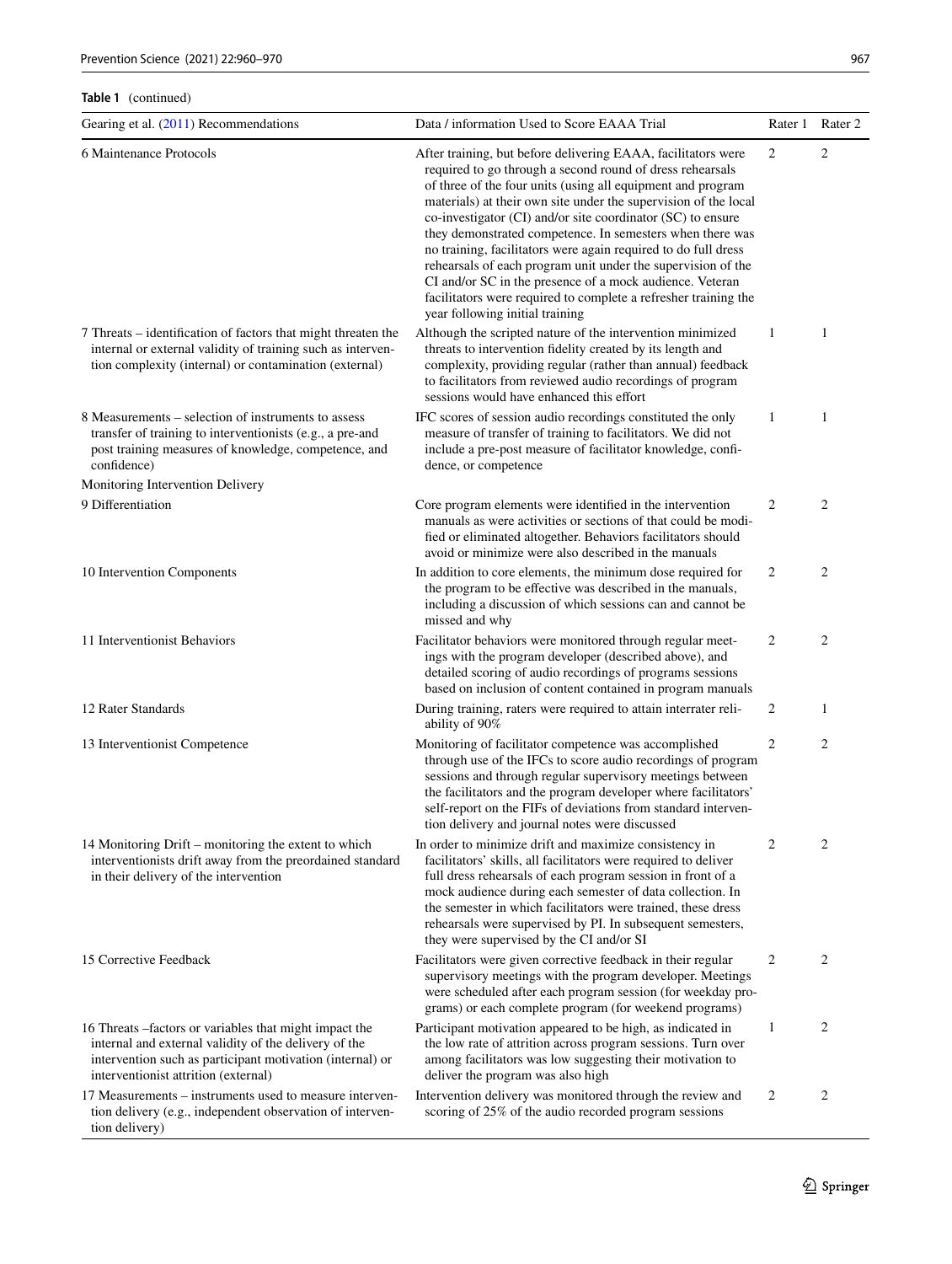**Table 1** (continued)

| Gearing et al. $(2011)$ Recommendations                                                                                                                                                                                                                             | Data / information Used to Score EAAA Trial                                                                                                                                                                                                                                                                                                                                                                                              | Rater 1 | Rater 2        |
|---------------------------------------------------------------------------------------------------------------------------------------------------------------------------------------------------------------------------------------------------------------------|------------------------------------------------------------------------------------------------------------------------------------------------------------------------------------------------------------------------------------------------------------------------------------------------------------------------------------------------------------------------------------------------------------------------------------------|---------|----------------|
| Monitoring Intervention Receipt                                                                                                                                                                                                                                     |                                                                                                                                                                                                                                                                                                                                                                                                                                          |         |                |
| 18 Protocols for Dose Received                                                                                                                                                                                                                                      | Protocols were given to facilitators for taking attendance. Par-<br>ticipants were considered to have attended an entire session<br>if they missed no more than 30 min of the 3-h session                                                                                                                                                                                                                                                | 1       | 2              |
| 19 Participant Comprehension                                                                                                                                                                                                                                        | Measures administered to participants one week after program<br>delivery and again every six months for up to two years were<br>intended as measures of program effectiveness but could be<br>considered measures of intervention receipt (although they<br>were not selected as such)                                                                                                                                                   | -1      | 2              |
| 20 Participant Adherence – the extent to which participants<br>comply with the intervention                                                                                                                                                                         | As with participant comprehension, the measures used to<br>assess program effectiveness suggested that participants<br>adhered to the lessons learned in the program. The high par-<br>ticipant attendance and low incidence of disruptive behavior<br>on the part of participants (both of which were monitored<br>in attendance records and FIFs and reviewed in supervision<br>meetings) are also suggestive of participant adherence | 2       | $\overline{c}$ |
| 21 Threats – factors or variables that might threaten the<br>internal or external validity of participants receipt of the<br>intervention such as participant anger/hostility towards<br>it (internal) or difficulty scheduling intervention sessions<br>(external) | Threats to internal and external validity were not measured<br>specifically. Possible barriers to participation in the interven-<br>tion were not assessed                                                                                                                                                                                                                                                                               | 1       | $\overline{0}$ |
| 22 Measurements – the instruments selected to measure<br>participants enthusiasm for, understanding, and memory<br>of the intervention (e.g., pre-and-post intervention knowl-<br>edge and comprehension measures)                                                  | Outcome measures, which could also be conceptualized as<br>measures of intervention receipt, were selected for their<br>strong psychometric properties                                                                                                                                                                                                                                                                                   | 2       | $\overline{c}$ |
|                                                                                                                                                                                                                                                                     | <b>TOTAL Scores</b>                                                                                                                                                                                                                                                                                                                                                                                                                      | 38      | 38             |

Following the Gearing et al. ([2011](#page-11-0)) guidelines, each element necessary for Intervention Fidelity was scored on a 3 scale (Absent/Minimal0, Moderate1, Extensive2)

was not involved in the original trial, helped to mitigate but not eliminate potential biases of interpretation of all results. Fortunately, the results concerning attendance collected by several facilitators and the independently rated IFCs are consistent with the scores on the CIFG.

Further, additional steps could have been taken to increase intervention fdelity in the EAAA trial. As is commonly reported in other implementation research (Gearing et al., [2011\)](#page-11-0), there were no objective measures to assess the impact of training on the facilitators' knowledge or skill level, although the program developer informally monitored the impact of training on facilitators' competence during the initial training and throughout the trial. Having recordings of the program sessions, a sample of which could be rated on an Intervention Fidelity Checklist was a reasonable replacement. In addition, because facilitators worked in pairs, it is possible that learning deficits in one or the other were compensated for by her colleague.

It would have been helpful to include measures of facilitators' engagement with and enthusiasm for the program. Some indication of facilitators' compliance can be gleaned from the number of audio recordings collected and FIFs received, although the number of FIFs completed was lower than expected. Even after we explained to facilitators that the FIFs were not intended to be punitive as variations in program delivery are inevitable, expected, and at times unavoidable (e.g., resulting from a fre alarm or power disruption), our reassurances did little to improve facilitators' compliance. Further, although facilitators were directed to maintain journal notes after each program session they facilitated and to bring these notes to their supervisory meetings, in an effort to protect their privacy, these journals were never collected. As a result, the extent to which facilitators complied with this direction cannot be determined. Based on our observations, facilitators appeared to be compliant with and attentive to the procedures around recording of program sessions and the transfer of these recordings to the Coordinating Centre. They also seemed eager for and receptive to feedback on their delivery of EAAA from the developer, although there were occasions when facilitators expressed frustration with the level of critique they received during dress rehearsals. In fact, some veteran facilitators (i.e., those returning for a second year of program delivery) expressed reluctance and dismay at having to continue to perform critiqued dress rehearsals in front of the program developer or their site coordinator/investigator, arguing that because of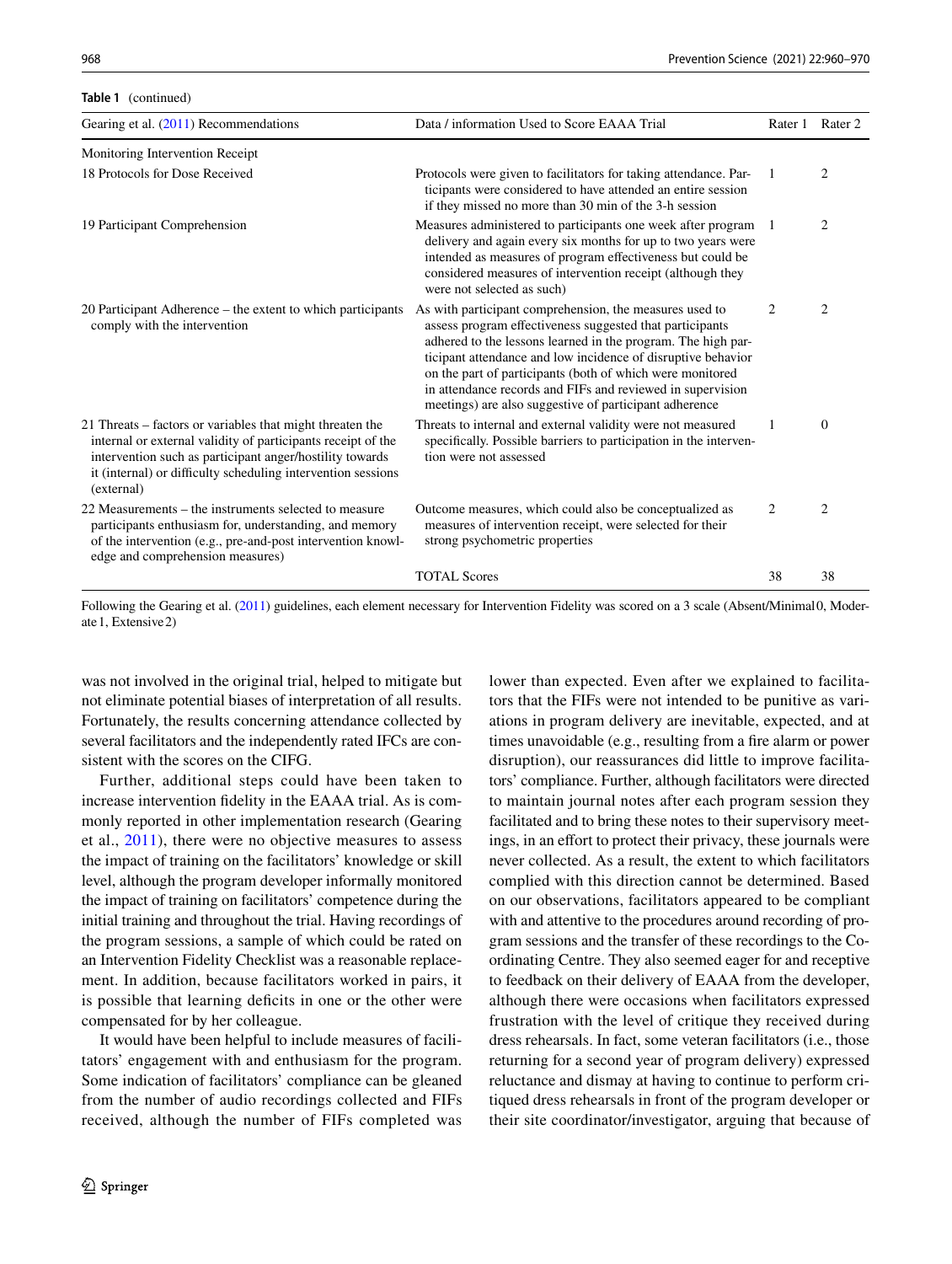their level of expertise these requirements were unnecessary and overly onerous. Their overconfdence was always made apparent during these rehearsals when at least one, if not several, activities these facilitators were certain they had mastered completely were delivered incorrectly after the 6-month hiatus between the end of program delivery in the previous academic year and the fall semester of the subsequent year. Perceptions aside, it is likely that facilitators varied in their willingness to comply with procedures put in place to maximize fdelity, but without an objective indicator of compliance we cannot say for certain.

#### **Future Directions**

The fndings stemming from assessment of intervention fdelity can aid in more nuanced interpretation of the results of outcome or efficacy research (Greenberg & Barnow, [2014;](#page-11-11) Rychetnik et al., [2002\)](#page-11-12) particularly when implementation is conducted across multiple sites, as was the case with the EAAA trial (Greenberg & Barnow, [2014](#page-11-11); Ofek, [2016](#page-11-13)). Applying the components of the Gearing et al. [\(2011\)](#page-11-0) intervention fdelity framework to RCTs such as the one discussed here can help enhance the quality of the design and provide insight into the interpretation of the outcomes.

Future research could examine implementation in a more naturally occurring setting than an RCT where there may be greater variance in levels of intervention fdelity, allowing for the identifcation of a threshold of fdelity monitoring that yields positive outcomes in delivery of the intervention. This is worthwhile to explore given the resource intense nature of fdelity monitoring. Of note, innovative methods to capture and rate fdelity are beginning to be studied. For example, Caperton et al. [\(2018](#page-10-6)) compared the fidelity monitoring of partial sessions (of a psychosocial intervention) with full sessions against interrater agreement and found that approximately a third of a session had sufficient agreement to approach interrater levels. The results from such implementation research measurements can inform the development of feasible and cost-efective ways to modify intervention delivery and help ensure scale up. The fndings from the present study show how methods that are recommended to enhance intervention fidelity optimized the efficacy of an evidence-based sexual assault resistance education program.

**Funding** This study was supported by an operating grant from the Canadian Institutes of Health Research (FRN 110976) to the fourth author along with funding from the University of Windsor, and a grant from the O'Brien Institute of Public Health to the second author. ClinicalTrials.gov NCT01338428.

#### **Declarations**

**Ethics Approval** The paper is based on a retrospective analysis of secondary data for which ethics approval is not required. The original research on which this paper is based received approval from the Research Ethics Boards of the universities of Windsor, Calgary, Guelph.

**Consent to Participate** This paper is based on use of secondary data, for which no consent is required. In the original RCT, written informed consent was obtained from all participants prior to enrolment in the study.

**Conflict of Interest** The authors declare no competing interests.

**Open Access** This article is licensed under a Creative Commons Attribution 4.0 International License, which permits use, sharing, adaptation, distribution and reproduction in any medium or format, as long as you give appropriate credit to the original author(s) and the source, provide a link to the Creative Commons licence, and indicate if changes were made. The images or other third party material in this article are included in the article's Creative Commons licence, unless indicated otherwise in a credit line to the material. If material is not included in the article's Creative Commons licence and your intended use is not permitted by statutory regulation or exceeds the permitted use, you will need to obtain permission directly from the copyright holder. To view a copy of this licence, visit<http://creativecommons.org/licenses/by/4.0/>.

## **References**

- <span id="page-10-1"></span>Basile, K. C., Black, M. C., Simon, T. R., Arias, I., Brener, N. D., & Saltzman, L. E. (2006). The association between self-reported lifetime history of forced sexual intercourse and recent health-risk behaviors: Findings from the 2003 National Youth Risk Behavior Survey. *Journal of Adolescent Health*, *39*, 752.e1–752.e7. [https://](https://doi.org/10.1016/j.jadohealth.2006.06.001) [doi.org/10.1016/j.jadohealth.2006.06.001](https://doi.org/10.1016/j.jadohealth.2006.06.001)
- <span id="page-10-4"></span>Beidas, R. S., Cross, W., & Dorsey, S. (2014). Show me, don't tell me: Behavioral rehearsal as a training and analogue fdelity tool. *Cognitive and Behavioral Practice, 21*, 1–11. [https://doi.org/10.](https://doi.org/10.1016/j.cbpra.2013.04.002) [1016/j.cbpra.2013.04.002](https://doi.org/10.1016/j.cbpra.2013.04.002)
- <span id="page-10-6"></span>Caperton, D. D., Atkins, D. C., & Imel, Z. E. (2018). Rating motivational interviewing fdelity from thin slices. *Psychology of Addictive Behaviors: Journal of the Society of Psychologists in Addictive Behaviors, 32*, 434–441.<https://doi.org/10.1037/adb0000359>
- <span id="page-10-5"></span>Cross, W. F., Seaburn, D., Gibbs, D., Schmeelk-Cone, K., White, A. M., & Caine, E. D. (2011). Does practice make perfect? A randomized control trial of behavioral rehearsal on suicide prevention gatekeeper skills. *Journal of Primary Prevention, 32*, 195. [https://](https://doi.org/10.1007/s10935-011-0250-z) [doi.org/10.1007/s10935-011-0250-z](https://doi.org/10.1007/s10935-011-0250-z)
- <span id="page-10-2"></span>Day, T. (1995). *The health-related costs of violence against women in Canada: The tip of the iceberg.* Centre for Research on Violence Against Women and Children. [http://www.learningtoendabuse.ca/](http://www.learningtoendabuse.ca/our-work/pdfs/pub_day19951.pdf) [our-work/pdfs/pub\\_day19951.pdf](http://www.learningtoendabuse.ca/our-work/pdfs/pub_day19951.pdf)
- <span id="page-10-0"></span>DeGue, S., Valle, L. A., Holt, M. K., Massetti, G. M., Matjasko, J. L., & Tharp, A. T. (2014). A systematic review of primary prevention strategies for sexual violence perpetration. *Aggression and Violent Behavior, 19*, 346–362.<https://doi.org/10.1016/j.avb.2014.05.004>
- <span id="page-10-3"></span>Deliramich, A. N., & Gray, M. J. (2008). Changes in women's sexual behavior following sexual assault. *Behavior Modifcation, 32*, 611–621.<https://doi.org/10.1177/0145445508314642>